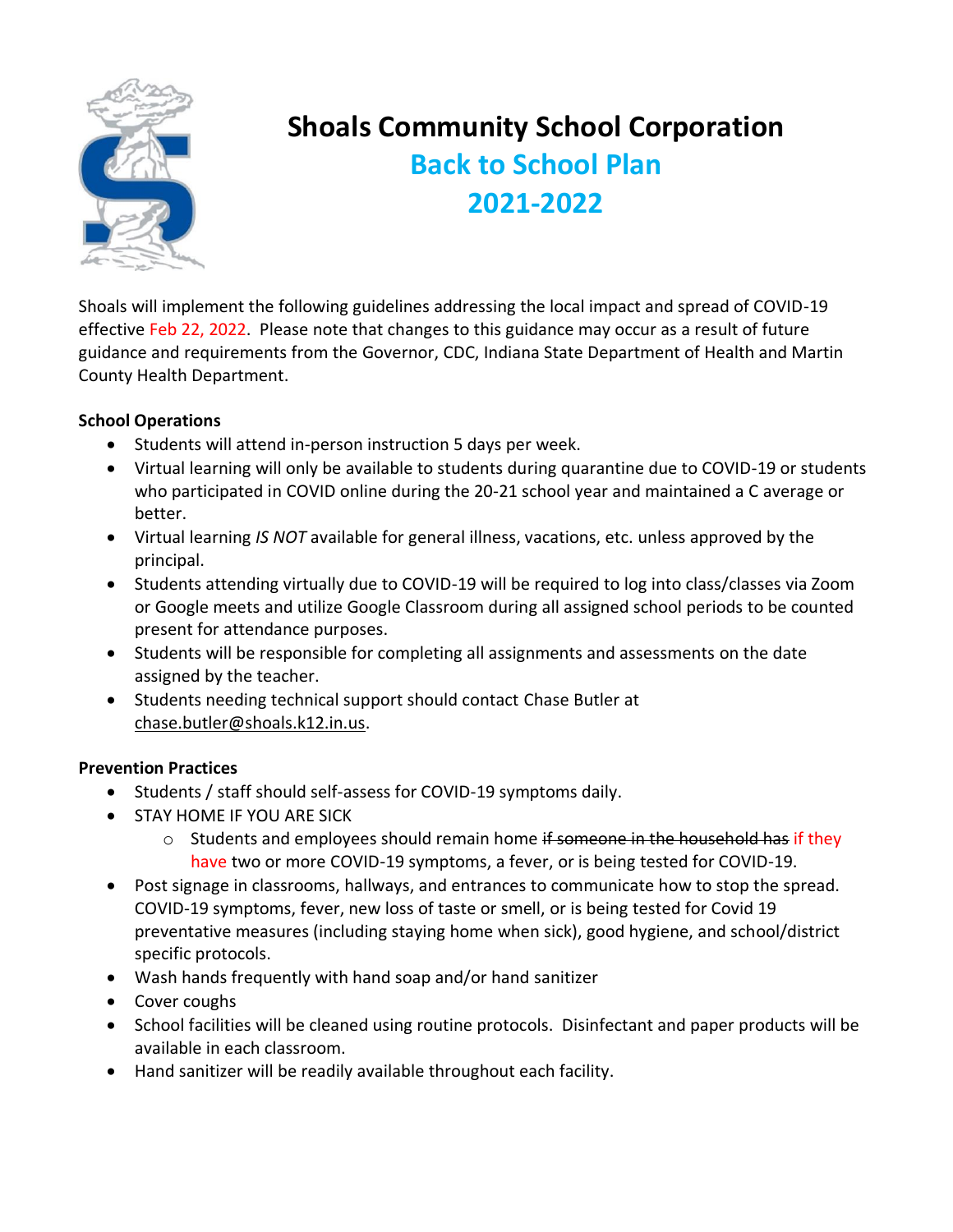### **Masks / Facial Coverings**

- Masks will be optional for all students/staff unless a significant outbreak of COVID-19 occurs within the school or community.
- SCS will follow IDOE attendance guidelines for student absence due to illness and monitor COVID-19 guidance and recommendations.

## **Teaching and Learning**

- Desks will may be separated by 3 feet or to the extent possible and be facing one direction.
- Student cohorts and assigned seating will may be used in each classroom.
- Additional instructional supports will be provided to students who are academically and socially/emotionally at-risk.
- Learning loss will be addressed through the use of formative assessments and multiple other strategies.

### **Transportation**

- Buses will be cleaned and sanitized prior to students return.
- Implement standard operating procedures.
- *The use of a face covering is recommended.*
- Drivers will clean and disinfect frequently touched surfaces daily.
- Buses will be aired out when not in use.
- *Students will may be assigned seating with siblings and by bus stop.*

### **Food Service**

- Students should wash hands before and after meal service
- Students will may be assigned seating.
- Cleaning of cafeterias and high-touch surfaces throughout the school day
- Salads and soups will be pre-packaged

### **Health Clinic**

- The health clinic will be used to evaluate and assess ill students. Students displaying two or more COVID-19 symptoms or a fever or loss of taste and smell may will be isolated from other clinic patients.
- All ill students/staff presenting with two or more Covid-19 symptoms or a fever or loss of tastes and smell will be required to wear a face covering.
- A record of who enters the isolation area will be kept. The room will be disinfected frequently.

### **Illness**

- Anyone exhibiting COVID-19 symptoms during school will be assessed by the school nurse.
- School nurses will use *nurse medical judgement* to communicate next steps to parents.
- Strict social distancing (6ft) will may be required for ill students/staff.
- Students being picked up by parents/guardians will be walked out of the building to their parents.
- Contact the school nurse with any questions regarding student illness.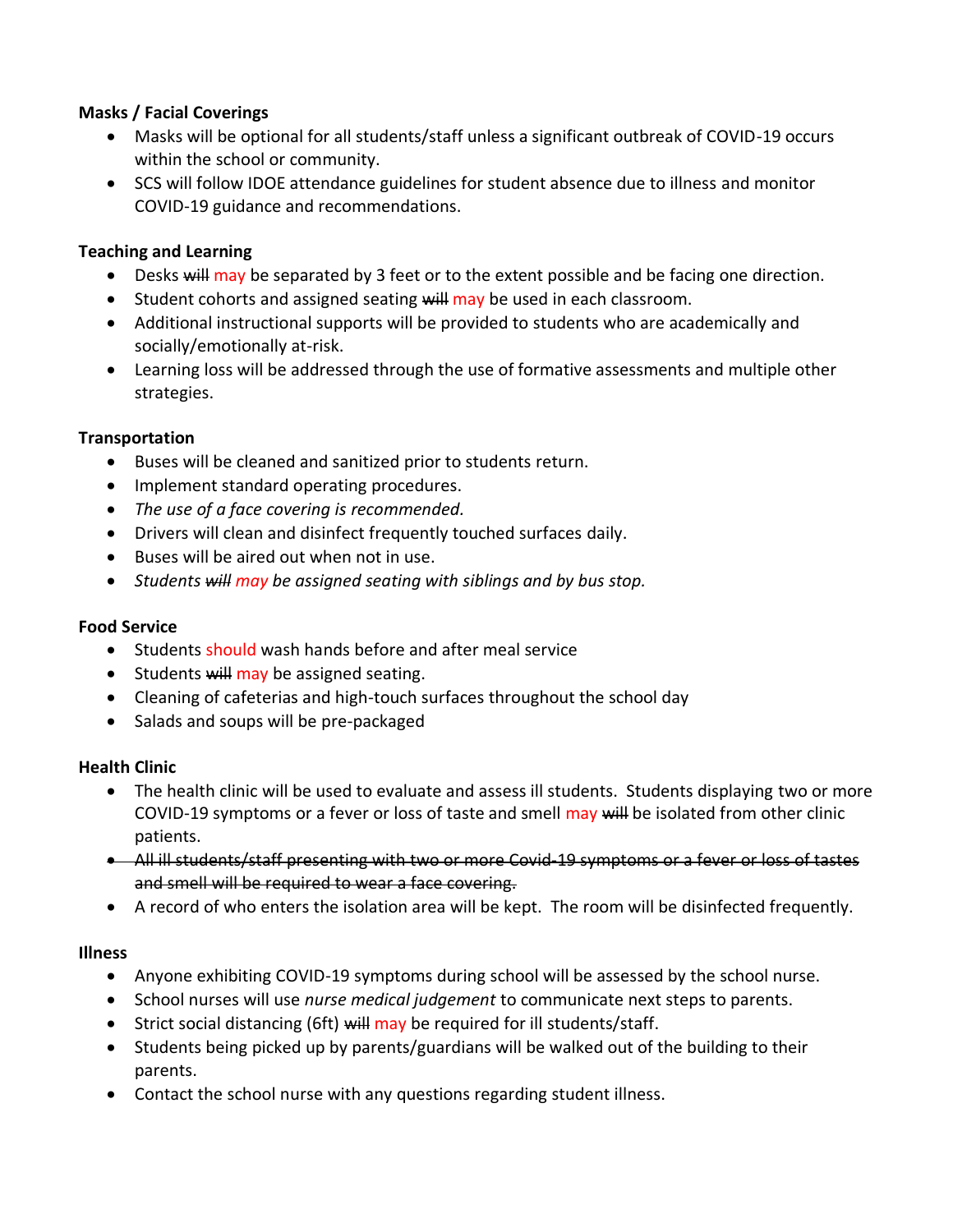### **School Exclusion and Return**

State statute gives public school districts the authority to exclude students who have a contagious disease such as COVID-19 or are liable to transmit it after exposure (IC 20-34-3-9). In addition, the local health department has the authority to exclude students from school and may order students and others to isolate or quarantine (IC 16-41-9-1.6).

SCS will monitor CDC guidelines pertaining to student/staff illness, exclusion and quarantine.

Students/staff exhibiting fever, chills, cough, shortness of breath or difficulty breathing, fatigue, muscle or body aches, new loss of taste or smell, sore throat, headache, congestion or runny nose, nausea or vomiting, or diarrhea may be excluded from school attendance until one of the following:

- Documentation of an alternative diagnosis (Not COVID-19) is acquired from a healthcare provider and symptoms have improved.
	- o Be fever free for 24 hours without the use of any medication
	- o Diarrhea or Vomiting be 24 hours free from diarrhea or vomiting

**OR**

• Documentation of a Negative COVID-19 test is provided. **(excluding at home test)**

Students/staff testing positive for COVID-19 are will have 2 options for quarantine.

- 1) To quarantine for 5 days starting with day 1 as the first day after the start of symptoms, or after the COVID-19 positive test draw, and may return on day 6, and should wear with wearing a mask until the end of day 10.
- 2) To quarantine for 10 days with day 1 as the first day after the start of symptoms, or after the COVID-19 positive test draw.

All staff and students must have symptoms improved and be fever free for 24 hours prior to the return date.

#### **Close Contacts**

A close contact is anyone within 6 feet of a confirmed positive COVID-19 person for 15 minutes or more. These individuals are required to quarantine per the CDC/ISDH.

- Students/staff identified as a close contact to a confirmed positive COVID-19 person will have 2 options for quarantine.
- 1. To quarantine for 5 days starting with day 1 as the last day after close contact with the positive person, or after the covid 19 positive test draw, and may return on day 6 with wearing a mask until the end of day 10.
- 2. To quarantine for 10 days starting with day 1 as the last day after close contact with the positive person, or after the covid 19 positive test draw, and may return on day 11.
- All staff and students must have symptoms improved and be fever free for 24 hours prior to the return date.
- A close contact with a negative test result but still having 2 or more Covid-19 symptoms, a fever, or new loss of taste or smell, must still quarantine until they have the negative test result (**excluding at home test**), or an alternative diagnosis by a physician, and must be fever free for 24 hours without the use of medication , and symptoms improved before returning to school.